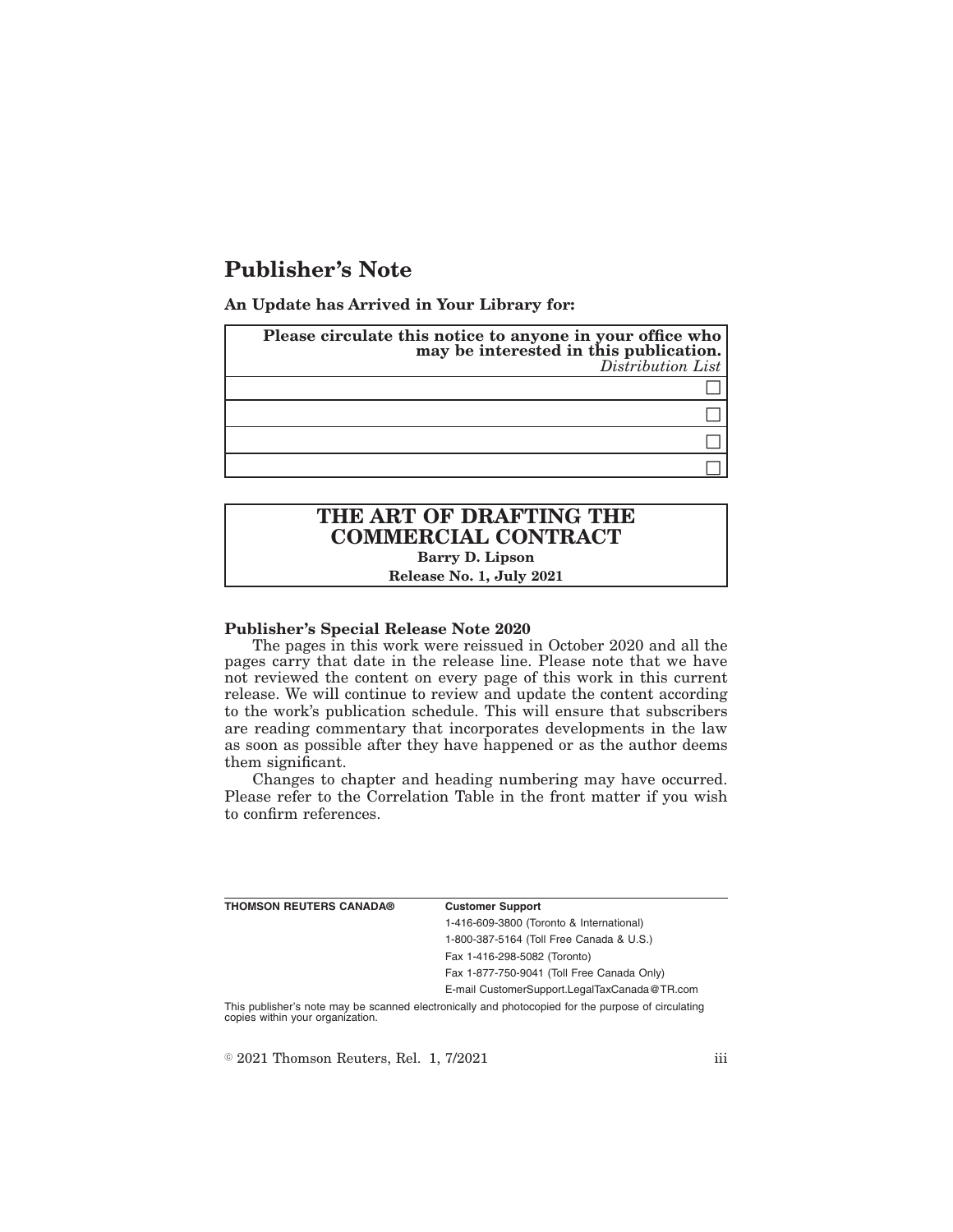The author continues to review and comment on reported contract cases which arose either through error, oversight or imprecise drafting and in each case, he offers remedial wording or advice.

The release features the addition of valuable commentary and revisions to Chapter 1 (General Drafting Considerations), Chapter 3 (Drafting Protective Provisions), Chapter 6 (Property/Land Acquisitions); and Chapter 7 (Business Agreements).

**General Drafting Considerations — The Proper Use of Representation, Warranty, Covenant and Indemnity** — A new section has been added to the end of this chapter, which outlines details regarding representation, warranty, covenant and indemnity.

**Property/Land Acquisitions — Property Acquisition** — A new section has been added to the end of the property acquisition section, this addition is a co-ownership interest sale agreement.

#### **ProView Developments**

Your ProView edition of this product now has a new, modified layout:

- The opening page is now the title page of the book as you would see in the print work
- As with the print product, the front matter is in a different order than previously displayed
- The Table of Cases and Index are now in PDF with no searching and linking
- The Table of Contents now has internal links to every chapter and section of the book within ProView
- E Images are generally greyscale and size is now adjustable